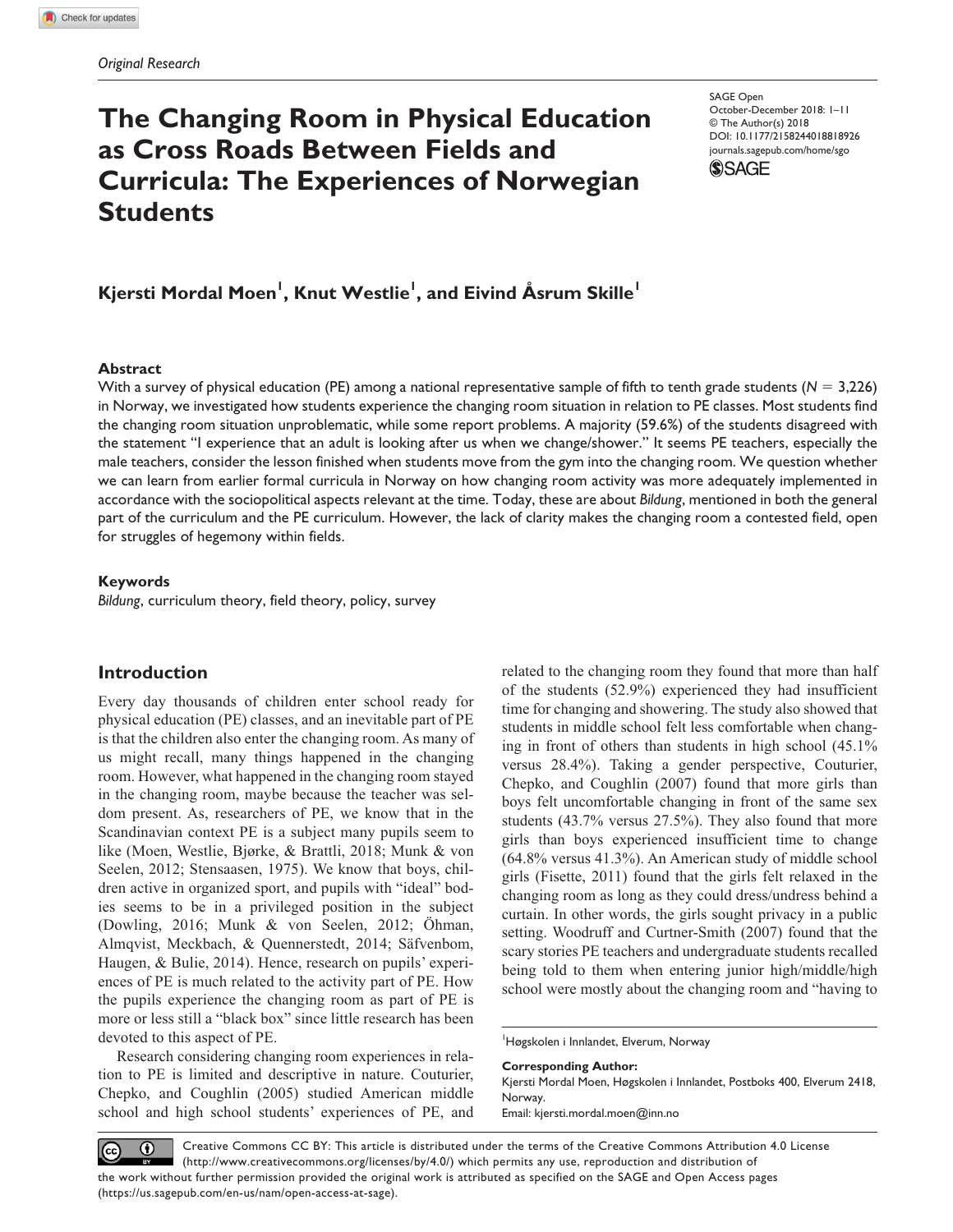dress, shower and expose their bodies in front of others" (p. 424). Furthermore, O'Donovan and Kirk (2007) have conducted a qualitative study, based on observations, research diary and interviews, to elaborate on the interaction between teachers and pupils in the changing rooms in one UK secondary school. They found that pupils tend to modify participation requirements in a way that allowed them to pursue their own agendas, and at the same time act in accordance with the school, department, and teacher rules.

In a recent study on fifth to tenth grade students in a medium size municipality in Norway, we found that the students deal with showering in relation to PE, and that there was a taken-for-granted assumption that showering is part of PE (Moen, Westlie, & Skille, 2017). The study also revealed that there are other issues related to the changing room that were more complicated for students to handle than nudity. For example, the students reported that time pressure, noise, and cold water was experienced as challenging when in the changing room.

This literary review reflects the lack of research into the changing room, especially studies drawing on national samples of pupils' experiences in the changing room, as well as Scandinavian studies. In accordance with O'Donovan, Sandford, and Kirk's (2015) call to "open up the changingroom as a space for research" (p. 64), this article seeks to acquire a glimpse into this "black box," hence exploring a topic (the changing room) often overlooked by PE teachers and teacher educators. Drawing on a survey of a nationally representative sample of fifth to tenth grade PE students in Norway, we use Bourdieu's (1990) field theory to "identify the changing-room as a juncture between a number of fields" (O'Donovan, Sandford, & Kirk, 2015, p. 57). As the experiences in the changing room touch upon a definition debate of *what is what* in PE, we supplement Bourdieu's field theory with Goodlad's (1979) curriculum theory. In other words, in this study we report from a national survey on students experiences in the changing room, as well as discuss these findings both sociologically (using Bourdieu's field theory) and pedagogically (using Goodlad's curriculum theory).

More broadly, we aim at contributing to especially three aspects of the limited knowledge base into PE changing rooms; first, bring knowledge on how *most* pupils in a nation experience the changing room (a national survey), second, contribute with knowledge from a Scandinavian context, and third, discuss the findings both sociologically and pedagogically. We do so primarily by seeking an answer to the following research question: How do Norwegian fifth to tenth grade students (10 to 16 years old) experience the changing room situation in relation to PE classes? On that basis, we further discuss how knowledge of students' experiences in the changing room is relevant to curricula development in PE. We present a brief history of Norwegian PE curricula in the next section, together with Goodlad's (1979) curriculum levels, prior to outlining Bourdieu's (1990) field theory. In the method section, we present the survey and analysis in detail.

The results are then presented followed by a discussion and conclusions. However, to contextualize, there is a need for a brief clarification of what is included into the "changingroom situation" in PE in different countries.

## *The Changing Room Situation in PE in Nordic Countries*

In Norway, pupils use the changing room for changing clothes before and after the PE class as well as to shower after class. Related to showering, law tells that the schools in Norway cannot force pupils to shower (Utdanningsdirektoratet [Udir], 2014). However, as already commented, Moen and colleagues (2017) found that most pupils shower in relation to PE. Colleagues in Iceland and Denmark tell that this is also the case in their countries; however, we do not have evidence to support these statements. Based on international observation through the participation in collaborative research projects of two of the authors, we are aware that showering after PE class is unusual in many countries such as, for example, New Zealand and the United States. However, we also know that in countries like Great Britain and Sweden, some schools practice showering after PE while others do not. In Sweden and Denmark, there are no laws regulating showering in relation to PE. Despite these different practices in different countries when it comes to showering, the overall relevance of this article lies in the fact that more or less all children use the changing room (in one way or another) in relation to PE. Moreover, the article contributes to a discussion of curriculum through the application of field theory.

## **Context and Theory: The Norwegian Curricula, Curriculum Theory, and Field Theory**

Goodlad (1979) points to five curriculum levels: the ideological, the formal, the perceived, the operational, and the experiential. The formal curriculum refers to the content of the curriculum revealed, for example, through learning outcomes, content, teaching methods, and assessment (in other words the "what"). The ideological curriculum refers to how the curriculum is legitimated in society based on the intentions of society, in other words the curriculum's "why." The perceived curriculum is how the teacher (and others) perceives the written curriculum and how the teacher plans and conducts his or her teaching. The operational curriculum is related to human and material resources, or how the curriculum is implemented in practical everyday life. The experiential curriculum refers to how the students experience the curriculum.

Looking into Norwegian curricula, and more specifically issues in the curricula related to changing room activities, Augestad (2003) found that changing and showering has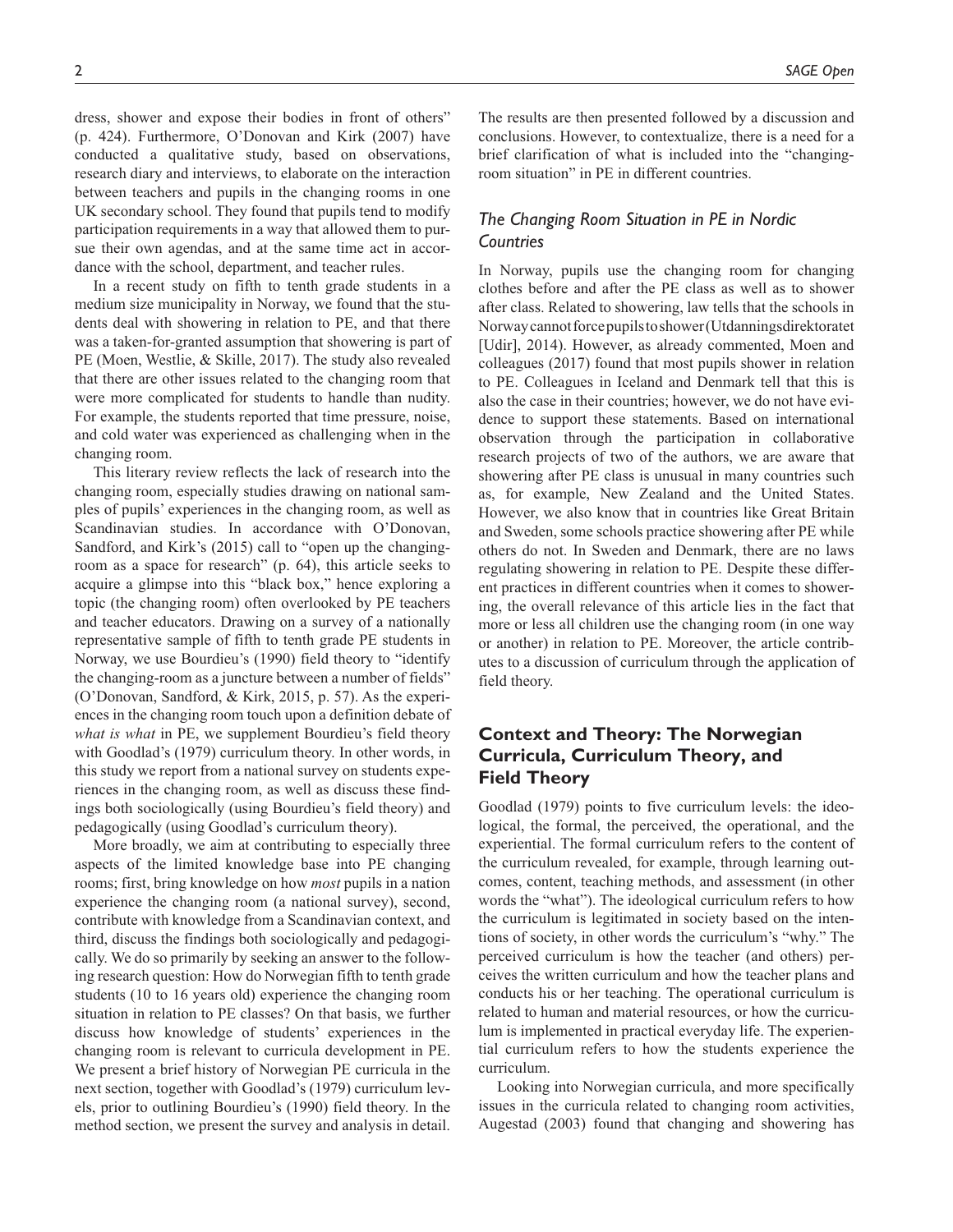been part of the PE history in Norway since the mid-1900s. The reason for implementing showering as part of PE was related to hygiene and to avoid infections in society in general.

In the National Curriculum from 1959, we find hygiene rules in PE; it is also explicitly stated that the gym had to be clean to avoid infection among students. Furthermore, it is clearly expressed that high intensity PE lessons shall conclude with a shower (Kirke og undervisningsdepartementet [KUD], 1960, p. 236). The National Curriculum from 1974 (Kirke og undervisningsdepartementet [KUD], 1974) states that teachers must make sure that the students change into suitable outfits for PE, and that they have sufficient time to shower after PE (KUD, 1974, pp. 257-258). Though formulated differently (shower as a "finish" versus something "after" the PE lesson) the explicit expressions on hygiene in these curricula had to do with increased knowledge in Western society about hygiene and infections (Augestad, 2003). Hence, the inclusion of hygiene in the curricula is an example of how sociopolitical ideologies in society made an impact on the formal curricula in PE.

In 1987, Norwegian education had a new national curriculum that included learning outcomes in PE on having knowledge of personal hygiene (KUD, 1987). The same learning outcomes are found in the national curricula from 1997 (Kirke, utdannings- og forskningsdepartementet [KUF], 1997), 2006 (Kunnskapsdepartementet [KD], 2006), 2012 (Udir, 2012), and 2015 (Udir, 2015). Hence, the aims related to showering expressed in the earlier curricula were removed in the plans from 1987 and beyond, probably because the Norwegian society had developed and become more modern and that households have private shower facilities.

However, an interesting change with reference to curriculum development is found in the overall aim for PE in the 2006 curriculum (this change has been retained in the revised versions of PE curricula from 2012 and 2015), namely, the emphasis on PE as an *allmenndannende fag*. In the English version of the PE curriculum from 2006 *allmenndannande fag* is translated into "general study subject" (Udir, 2006). However, in the English version of the core curriculum the term "*allmenndannet"* is translated into "all-round general education" (Udir, 2011). We find neither of these terms suitable to describe the fully depth of *allmenndannet*. However, *Bildung* is more appropriate, and is used in the following text. *Bildung* is a German term that covers more than education alone. While education attempts to reach specific learning outcomes or skills, *Bildung* includes elements of upbringing and seeks increasing maturity of the person as a whole—personally, intellectually and morally (Hagtvedt, 2011). *Bildung* in the core curriculum includes:

• Concrete knowledge about the human being, society and nature which can provide a broad outlook and perspective;

- Know-how and maturity to face life's practical, social and personal challenges;
- Qualities and values that facilitate cooperation between people and make it enriching and exciting for them to live together (Udir, 2011).

One question that can be asked is if personal hygiene (changing and showering which was explicitly expressed in the curricula from 1959 and 1974) is implicitly part of today's national PE curriculum through the overall aim of *Bildung*. In that respect, it is important to state that the authors are not moralists when it comes to hygiene, and do not consider changing and showering to be the only important aspects related to the aim of *Bildung* in PE. We highlight how PE, on both a practical level as well as a political level, is in a unique position to implement the changing room as part of the PE lessons. Contributing to young people's *Bildung* is especially appropriate for fostering young people with "knowledge and maturity to meet life—practically, socially and personally" (KD, 2006; Udir, 2011). In other words, while hygiene was an important *Bildung* element in the changing room in the 1950s, the focus today—for example—is on learning respect for each other's differences as well as the ability to act naturally together with others in a "private" setting.

In this article, we shed light on how Norwegian fifth to tenth grade students experience the changing room situation in PE (the experiential curriculum). The Norwegian national curriculum show historical variations considering incorporating the changing room into the formal PE curriculum. While former curricula, in accordance with the sociopolitical views of the time, defined PE to include the pre- and postactivity phases, that is the time spent in the changing room, more recent curricula seem to define the field of PE as solely an activity phase of the PE lesson. However, as argued above, there is reason to discuss whether *Bildung* is an aim in today's PE curriculum calling for a discussion about including the changing room in PE lessons in policy documents (the formal curriculum) more explicitly. In this study, we empirically investigate the experiential level of the curriculum, and employ that as the basis for discussing other curriculum levels.

Acknowledging that the changing room can be considered as PE (consult with [cf.] the Norwegian curricula summary) and as connected to other spheres (O'Donovan et al., 2015), we apply Bourdieu's field theory. Moreover, we follow O'Donovan and colleagues (2015) who maintain that by

defamiliarising the present practice of the changing-room, we hope to open up the changing-room space as a space research on the social construction of the bodies and to consider the implications of how bodies are being schooled for physical education in the changing-room. (p. 64)

Similar to O'Donovan et al. (2015), we study the changing room by the application of Bourdieu's concepts of field and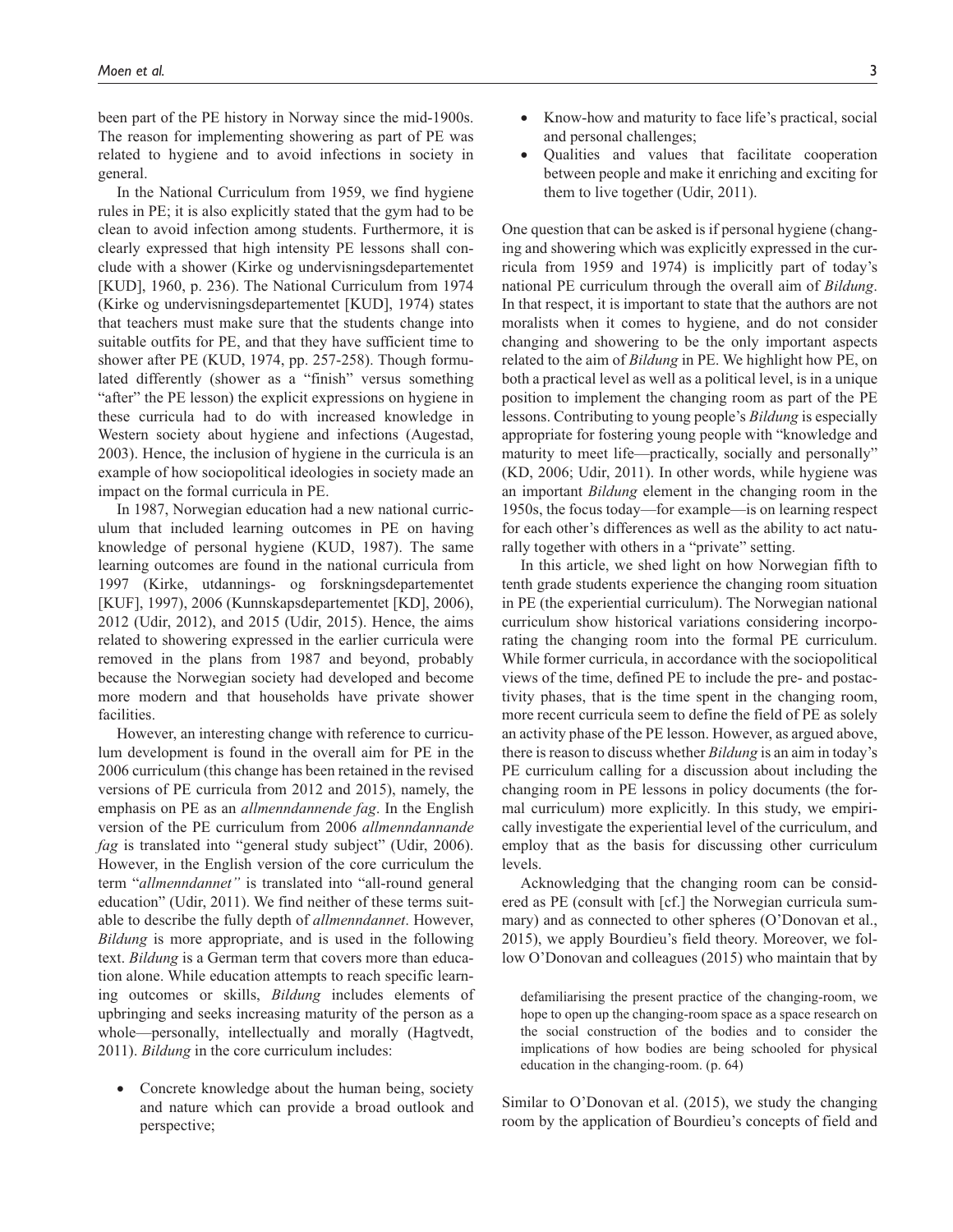habitus. A field is a specific and relatively autonomous area of practice (Bourdieu, 1990). It is specific, meaning that it is independent of other fields of social life and has its specific features. According to field theory, there will be "rules" for PE, and "rules" for the changing room. Simultaneously, a field is a part of a broader societal space and related to other fields. Considering PE as a field, PE influences other fields (e.g., other elements in school), and is influenced by other fields. The latter refers, of course, to other elements of school life, but is also influenced by other physical activities, especially sport (Moen et al., 2018) and other bodily cultures more generally (O'Donovan et al., 2015).

For a field to survive, actors with common interests are needed. The struggle for positions in the field reproduces the field through a shared belief in the field's benefits. However, interests in a field can only be articulated by actors who possess the right type of knowledge which is applicable to the specific field. Such knowledge is both a prerequisite for, and a product of, the practice in the field (Bourdieu, 1990). The second concept adopted from Bourdieu (1990) is habitus; habitus is structured and structuring structures. That it is structured means that it is learned through socialization and means that it is changeable through new socialization. The change is slow, however, because structures refer to relative stable dispositions for participation in a field. That it is structuring, means that the dispositions creates the basis for the individual's interpretations of and actions in the world (Bourdieu, 1990). The meaning an individual ascribes to a field practice and struggle depends on when and how one learn the field rules, how and in which context it is practiced, and how much one invests in it (Bourdieu, 1986). With a defined habitus an individual then tends to—but is not determined to—participate and/or succeed in a specific field. (Bourdieu does not deny free will although he underscores embodied socialization) such as a PE field.

Closing the theoretical understanding that will guide us in the discussion, we base this on O'Donovan et al. (2015):

. . . to identify the changing-room as a site of juncture between a number of core fields (principally schooling, physical education and physical culture), and thus we argue that as a "changing place" (both literarily and metaphorically) changing rooms are in fact highly charged transitional spaces. (p. 57)

In other words, O'Donovan et al. identify three fields relevant for our study; principally schooling, physical education, and physical culture, whereas the changing room is the juncture between these three fields. The starting point for our study is the field of PE itself.

In our study, we draw empirically on data from the experiential curriculum (Goodlad, 1979) as a basis for a discussion on a broader level. Analytically, based on different understandings of the curricula, our main discussion is on whether the changing room is included in the PE field or not. Furthermore, we continue to follow O'Donovan and

colleagues on their understanding of physical culture as a core field influencing PE (and the changing room). Last, and still in line with O'Donovan et al. (2015), there is a field of principally schooling guided by the general part of the curriculum. As our discussion shows, *Bildung* is relevant across all these three fields.

## **Method**

#### *Sample*

Winter/spring 2016 two of the authors conducted a survey on PE in Norway, and the overall aim of the study was to gain knowledge, on a national level, on how fifth and tenth grade students experience PE. To reach this aim of a national representative sample, we have based the sampling process on "The Norwegian Primary School Information System" (our translation, https://gsi.udir.no/), and the seven national regions reported by Statistics Norway (http://www.ssb.no/). We have mainly used random sampling strategies supplemented with probability sampling due to geographical conditions (Norway is a country with long distances between urban settlements), and at this point we had 47 schools in our sample. However, due to time limitations to complete the data gathering within the same school year, we reached 42 out of the 47 primary and secondary schools. The sample population within the 42 schools consisted of 3,644 students. While 418 students were not present on the day of the survey, a total of 3,226 students completed the questionnaire, a response rate of 88.5%. There are equal numbers of girls  $(1,613)$  and boys  $(1,613)$  in the sample. When it comes to school level, 1,666 students in the sample are from secondary school, while 1,560 students from primary schools.

The sample is presented in Table 1. Estimates based on Raosoft sample size calculator gives a margin of failure at  $p = 1.72$  for the total sample.

Table 1 illustrates the distribution of the sample. In the further presentation we distinguish between the primary school (Grades 5-7), and secondary school (Grades 8-10).

## *Questionnaire and Data Gathering*

The questionnaire for the survey in PE was developed in accordance with the national curriculum in PE from 2015 (Udir, 2015), as well as a recent media debate in Norway related to PE in general, and the changing room in PE in particular. In 2014 we conducted a pilot study in a local municipality  $(N = 751)$  where the questionnaire underwent validity and reliability tests using factor analysis and Cronbach's alpha (Moen, Westlie, Brattli, Bjørke, & og Vaktskjold, 2015). All these things considered, the questionnaire for the national survey were revised, and the final questionnaire contains of seven sections: About you; Why PE; The content of PE lessons; Teaching and learning in PE; Other questions about PE (hours of PE, changing clothes,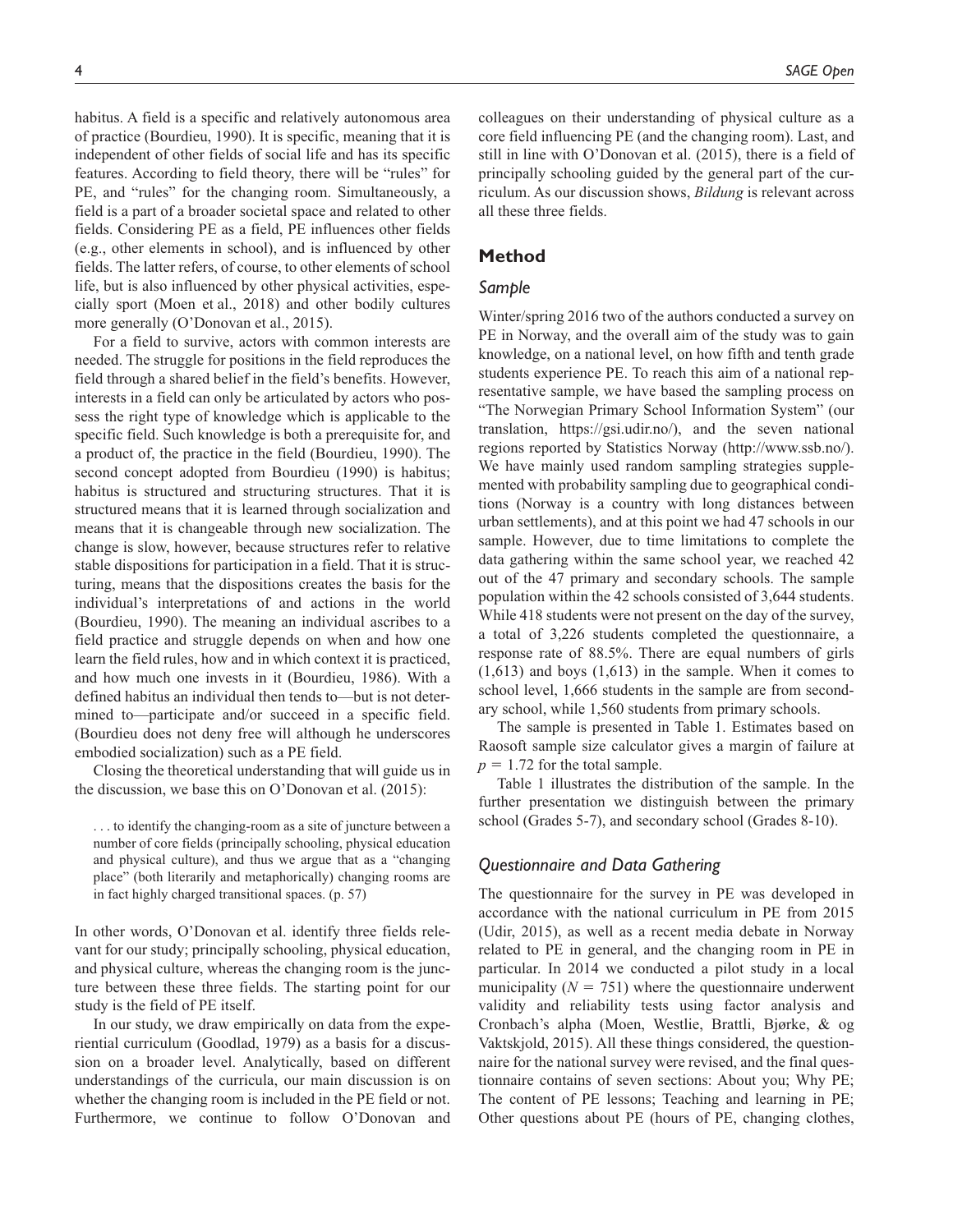| Grade           | Number of students<br>per grade | Boys $(\%)$ | Girls (%)   | Total (%)       | Grades 5-7 versus Grade 8-10. |
|-----------------|---------------------------------|-------------|-------------|-----------------|-------------------------------|
| 5               | 794                             | 387 (24.0)  | 407 (25.2)  | 794 (24.6)      | 1,560(48.4%)                  |
|                 | 766                             | 383 (23.7)  | 383(23.7)   | 766 (23.8)      |                               |
| 8               | 862                             | 438 (27.2)  | 424 (26.4)  | 862 (26.7)      | 1,666(51.6%)                  |
| $\overline{10}$ | 804                             | 405(25.1)   | 399 (24.7)  | 804 (24.9)      |                               |
| Sum             | 3,226                           | 1,613(50.0) | 1,613(50.0) | $3,266$ (100.0) | 3,226                         |

**Table 1.** Presentation of the Sample; Grade and Sex (*N* = 3226).

showering, changing room experiences and absence); Your opinion about PE, and Your opinion about health.

In this article, we focus on questions from the section "Other questions about PE," and more specifically questions about changing clothes, showering and changing room experiences. Regarding insight into exact wording of the questions in the questionnaire and the answering options, we refer to the Tables 2 to 4 in the results chapter.

Data collection was undertaken in winter/spring 2016; the students filled in an electronic questionnaire during school hours. All questions in the questionnaire were in a closed format and made mandatory; hence, the students had to answer each question before moving forward in the questionnaire.

To reassure the research protocol were followed in all schools taking part in the study, one person from the research team was present in all 42 classes participating. Students in need of reading assistance got help from their teacher or an assistant. The students spent approximately 20 min answering the entire questionnaire. Older students used less time to complete the questionnaire. The study has obtained ethical clearance from NSD—Norwegian Centre for Research Data.

#### *Data Analyses*

The results are based on descriptive analyses in crosstabs using SPSS software. Chi-square tests were used to identify significant differences between boys and girls as well as differences between students in primary and secondary schools, and different student experiences according to their teacher's gender. All statements in Tables 2, 3, and 4 were examined for further analyses of this kind. The analysis were not theoretically driven; however, theory were applied to understand and discuss the students experiences of the changing room.

## **Results**

In this section, we present the students' experiences from the changing room. Initially, we employ descriptive statistics for each gender. Furthermore, the experiences are compared with gender of the PE teacher, and with level of education (primary vs. secondary).

Table 2 shows that almost seven of 10 students either disagree or strongly disagree that they experience being looked after by an adult when they are in the changing room. This applies particularly to girls. More boys than girls seem to find showering unproblematic.

Looking into Table 2, we find that the majority of the students seem to handle the changing room situation satisfactorily. However, some students express they have problematic experiences. One of four students report that they are afraid that someone will take a picture of them. While 6.4% report that they had experienced being teased or bullied in the changing room. In a national context, this suggests that over 20,000 students have experienced being bullied in the changing room. Approximately three out of 10 students find the changing room noisy, and there seems to be more noise in the boys' changing room than in the girls' room. Four of 10 report that they have too little time to change/shower; this is more prominent among girls than boys.

Of the statements summarized in Table 2, we further sought for differences related to the teacher's gender. First, a larger proportion of the students report having male than female PE teachers. Second, and most striking, the only statement that showed significant difference was "I experience that an adult looks after us when we change/shower."

Table 3 shows that 59.6% of the students with a male teacher strongly disagree with the statement, while 53.5% of the students with a female teacher strongly disagree.

As mentioned earlier we also analyzed the statements measured by school level to get a deeper understanding of the distribution of student's experience of the changing room. This is presented in Table 4.

All statements in Table 4 show differences in the level of response between primary and secondary school. While over 50% of the students in primary school do not experience that an adult (presumably the PE teacher) is looking after them, more than 80% in secondary school students experience the same. Of the students in primary school, 77.6% find it unproblematic to shower after PE, and 69.1% in secondary schools report the same. Table 4 shows that students in primary school are more afraid of being photographed in the changing room than students in secondary school. Moreover, while almost 50% of students in primary schools report that the changing room is noisy, less than 30% of secondary school students report the same. The table shows a tendency whereby a larger proportion of students in secondary than primary school think they have insufficient time to change/ shower.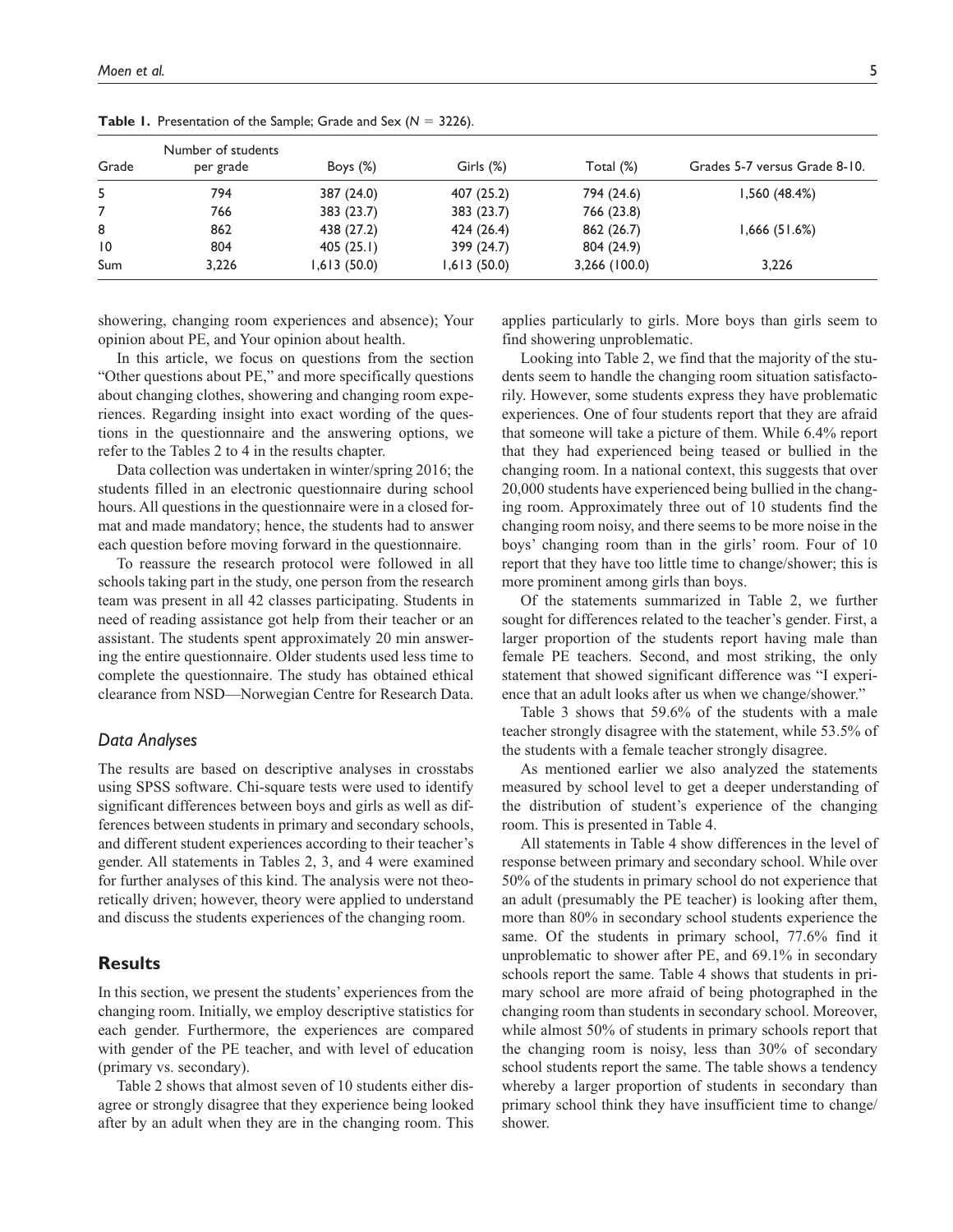|                                                              | Student's<br>gender | Strongly<br>agree | Agree        | Neutral     | <b>Disagree</b> | Strongly<br>disagree | Total          |
|--------------------------------------------------------------|---------------------|-------------------|--------------|-------------|-----------------|----------------------|----------------|
|                                                              |                     | 162               |              | 238         | 204             | 859                  |                |
| I experience that an adult looks<br>after us when we change/ | Boys (n)<br>$(\%)$  | 10.0              | 150<br>9.3   | 14.8        | 12.6            | 53.3                 | 1,613<br>100.0 |
| shower**                                                     |                     | 116               | 3            | 180         | 201             | 985                  | 1,613          |
|                                                              | Girls (n)<br>$(\%)$ | 7.2               | 8.1          | 11.2        | 12.5            | 61.I                 | 100.0          |
|                                                              | Total (n)           | 278               | 281          | 418         | 405             | 1,844                | 3,226          |
|                                                              | $(\%)$              | 8.6               | 8.7          | 13.0        | 12.6            | 57.2                 | 100.0          |
| I find it ok (unproblematic) to                              | Boys (n)            | 967               | 291          | 179         | 90              | 86                   | 1,613          |
| shower after PE**                                            | $(\%)$              | 60.0              | 18.0         | $  \cdot  $ | 5.6             | 5.3                  | 100.0          |
|                                                              | Girls (n)           | 806               | 298          | 239         | 140             | 130                  | 1,613          |
|                                                              | $(\%)$              | 50.0              | 18.5         | 14.8        | 8.7             | 8.1                  | 100.0          |
|                                                              |                     | 1,773             | 589          | 418         | 230             | 216                  | 3,226          |
|                                                              | Total $(n)$<br>(%)  | 55.0              | 18.3         | 13.0        | 7.1             | 6.7                  | 100.0          |
| I do not like being naked together                           |                     | 240               | 235          | 455         | 225             | 458                  | 1,613          |
| with others**                                                | Boys (n)<br>$(\%)$  | 14.9              | 14.6         | 28.2        | 13.9            | 28.4                 | 100.0          |
|                                                              |                     | 366               | 301          | 388         | 262             | 296                  | 1,613          |
|                                                              | Girls (n)<br>$(\%)$ | 22.7              | 18.7         | 24.1        | 16.2            | 18.4                 | 100.0          |
|                                                              | Total (n)           | 606               | 536          | 843         | 487             | 754                  | 3,226          |
|                                                              | $(\%)$              | 18.8              | 16.6         | 26.1        | 15.1            | 23.4                 | 100.0          |
| I am afraid someone will take                                | Boys $(n)$          | 225               | 167          | 206         | 175             | 840                  | 1,613          |
| pictures of me                                               | $(\%)$              | 13.9              | 10.4         | 12.8        | 10.8            | 52.1                 | 100.0          |
|                                                              | Girls (n)           | 244               | 180          | 230         | 190             | 769                  | 1,613          |
|                                                              | $(\%)$              | 15.1              | 11.2         | 14.3        | 11.8            | 47.7                 | 100.0          |
|                                                              | Total $(n)$         | 469               | 347          | 436         | 365             | 1,609                | 3,226          |
|                                                              | $(\%)$              | 14.5              | 10.8         | 13.5        | 11.3            | 49.9                 | 100.0          |
| I am being teased/bullied                                    | Boys (n)            | 47                | 59           | 90          | 129             | 1,288                | 1,613          |
|                                                              | $(\%)$              | 2.9               | 3.7          | 5.6         | 8.0             | 79.9                 | 100.0          |
|                                                              | Girls $(n)$         | 50                | 52           | 82          | $ $ $ $ $ $     | 1,311                | 1,613          |
|                                                              | $(\%)$              | 3.1               | 3.2          | 5.1         | 7.3             | 81.3                 | 100.0          |
|                                                              | Total $(n)$         | 97                | $\mathbf{1}$ | 172         | 247             | 2,599                | 3,226          |
|                                                              | $(\%)$              | 3.0               | 3.4          | 5.3         | 7.7             | 80.6                 | 100.0          |
| I find the changing room noisy**                             | Boys (n)            | 305               | 435          | 311         | 218             | 344                  | 1,613          |
|                                                              | $(\%)$              | 18.9              | 27.0         | 19.3        | 13.5            | 21.3                 | 100.0          |
|                                                              | Girls $(n)$         | 178               | 318          | 333         | 294             | 490                  | 1,613          |
|                                                              | $(\%)$              | 11.0              | 19.7         | 20.6        | 18.2            | 30.4                 | 100.0          |
|                                                              | Total (n)           | 483               | 753          | 644         | 512             | 834                  | 3,226          |
|                                                              | $(\%)$              | 15.0              | 23.3         | 20.0        | 15.9            | 25.9                 | 100.0          |
| I think we have too little time to                           | Boys $(n)$          | 224               | 276          | 282         | 279             | 552                  | 1,613          |
| change/shower**                                              | $(\%)$              | 13.9              | 17.1         | 17.5        | 17.3            | 34.2                 | 100.0          |
|                                                              | Girls $(n)$         | 383               | 37 I         | 295         | 240             | 324                  | 1,613          |
|                                                              | $(\%)$              | 23.7              | 23.0         | 18.3        | 14.9            | 20.1                 | 100.0          |
|                                                              | Total (n)           | 607               | 647          | 577         | 519             | 876                  | 3,226          |
|                                                              | $(\%)$              | 18.8              | 20.1         | 17.9        | 16.1            | 27.2                 | 100.0          |

**Table 2.** How Students Experience the Changing Room and Showering, Divided Into Gender (*N* = 3,226).

 $^*$ Significant difference between boys and girls  $p < .01.$ 

All in all, the vast majority of Norwegian primary and secondary school students find the changing room situation satisfying and unproblematic. Nevertheless, the indication of differences, for example, and especially whether the students experience being looked after—establishes some interesting points for discussion regarding the fields relating to the changing room and the curriculum.

## **Discussion**

Following O'Donovan et al. (2015), we have identified the changing room as a juncture between three fields; principally schooling, physical education, and physical culture. All of these fields include elements of *Bildung*. Of special interest for us is the relationship between the principally schooling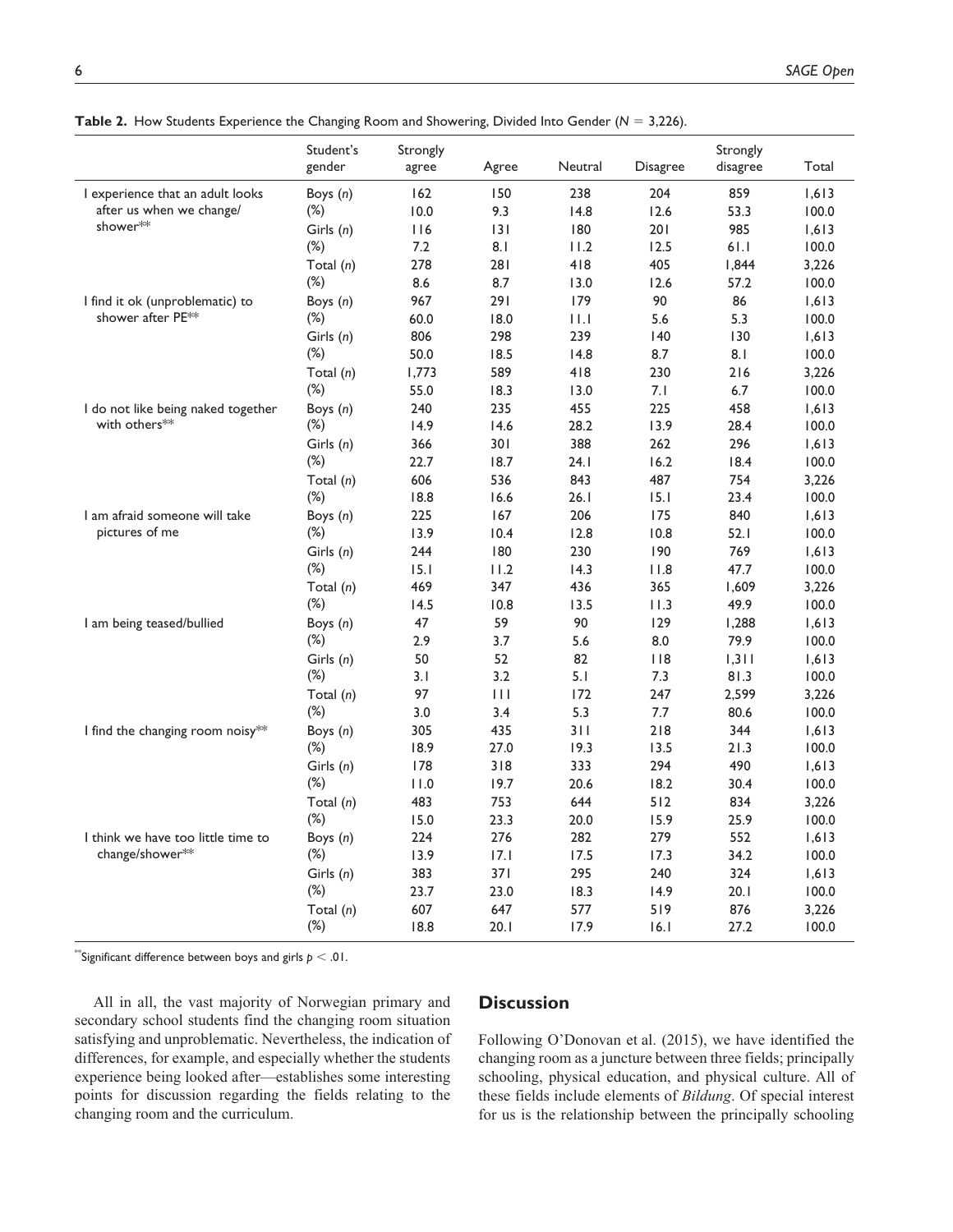|                                | Teacher's gender   | Strongly<br>agree | Agree | Neutral | <b>Disagree</b> | Strongly<br>disagree | Total |
|--------------------------------|--------------------|-------------------|-------|---------|-----------------|----------------------|-------|
| experience that an adult looks | Male teacher $(n)$ | 163               | 159   | 241     | 223             | 1.159                | 1,945 |
| after us when we change/       | (%)                | 8.4               | 8.2   | 12.4    | 11.5            | 59.6                 | 100.0 |
| shower*                        | Female teacher (n) | l I 5             | 122   | 177     | 182             | 685                  | 1,281 |
|                                | (%)                | 9.0               | 9.5   | 13.8    | 14.2            | 53.5                 | 100.0 |
|                                | Total $(n)$        | 278               | 281   | 418     | 405             | 1.844                | 3,226 |
|                                | $(\%)$             | 8.6               | 8.7   | 13.0    | 12.6            | 57.2                 | 100.0 |

**Table 3.** How Students Experience the Changing Room and Showering Divided Into Teacher's Sex *N* = 3,226).

\*Significant difference between student with female teachers versus students withe male teachers *p* < .05.

**Table 4.** How Students Experience the Changing Room and Showering Divided Into Primary/Secondary Schools (*N* = 3,226).

| <b>Expressions</b>                         | Type of school | Strongly agree | Agree        | Neutral | Disagree | Strongly disagree Total |       |
|--------------------------------------------|----------------|----------------|--------------|---------|----------|-------------------------|-------|
| I experience that an adult looks after     | Primary (n)    | 213            | 209          | 253     | 251      | 634                     | 1,560 |
| us when we change/shower**                 | $(\%)$         | 13.7%          | 13.4         | 16.2    | 16.1     | 40.6                    | 100.0 |
|                                            | Secondary (n)  | 65             | 72           | 165     | 154      | 1,210                   | 1,666 |
|                                            | $(\%)$         | 3.9%           | 4.3          | 9.9     | 9.2      | 72.6                    | 100.0 |
|                                            | Total $(n)$    | 278            | 281          | 418     | 405      | 1,844                   | 3,226 |
|                                            | $(\%)$         | 8.6            | 8.7          | 13.0    | 12.6     | 57.2                    | 100.0 |
| I find it ok (unproblematic) to shower     | Primary (n)    | 890            | 320          | 147     | 95       | 108                     | 1,560 |
| after PE <sup>**</sup>                     | $(\%)$         | 57.I           | 20.5         | 9.4     | 6.1      | 6.9                     | 100.0 |
|                                            | Secondary (n)  | 883            | 269          | 271     | 135      | 108                     | 1,666 |
|                                            | $(\%)$         | 53.0           | 16.1         | 16.3    | 8.1      | 6.5                     | 100.0 |
|                                            | Total $(n)$    | 1,773          | 589          | 418     | 230      | 216                     | 3,226 |
|                                            | $(\%)$         | 55.0           | 18.3         | 13.0    | 7.1      | 6.7                     | 100.0 |
| I do not like being naked together with    | Primary (n)    | 290            | 273          | 362     | 264      | 371                     | 1,560 |
| others**                                   | (%)            | 18.6           | 17.5         | 23.2    | 16.9     | 23.8                    | 100.0 |
|                                            | Secondary (n)  | 316            | 263          | 481     | 223      | 383                     | 1,666 |
|                                            | $(\%)$         | 19.0           | 15.8         | 28.9    | 13.4     | 23.0                    | 100.0 |
|                                            | Total $(n)$    | 606            | 536          | 843     | 487      | 754                     | 3,226 |
|                                            | $(\%)$         | 18.8           | 16.6         | 26.1    | 15.1     | 23.4                    | 100.0 |
| I am afraid someone will take pictures     | Primary (n)    | 311            | 170          | 190     | 153      | 736                     | 1,560 |
| of me <sup>**</sup>                        | (%)            | 19.9           | 10.9         | 12.2    | 9.8      | 47.2                    | 100.0 |
|                                            | Secondary (n)  | 158            | 177          | 246     | $212$    | 873                     | 1,666 |
|                                            | $(\%)$         | 9.5            | 10.6         | 14.8    | 12.7     | 52.4                    | 100.0 |
|                                            | Total $(n)$    | 469            | 347          | 436     | 365      | 1,609                   | 3,226 |
|                                            | $(\%)$         | 14.5           | 10.8         | 13.5    | 11.3     | 49.9                    | 100.0 |
| I am teased/bullied**                      | Primary (n)    | 44             | 68           | 60      | 128      | 1,260                   | 1,560 |
|                                            | $(\%)$         | 2.8            | 4.4          | 3.8     | 8.2      | 80.8                    | 100.0 |
|                                            | Secondary (n)  | 53             | 43           | 112     | 119      | 1,339                   | 1,666 |
|                                            | $(\%)$         | 3.2            | 2.6          | $6.7\,$ | 7.1      | 80.4                    | 100.0 |
|                                            | Total $(n)$    | 97             | $\mathbf{1}$ | 172     | 247      | 2,599                   | 3,226 |
|                                            | $(\%)$         | 3.0            | 3.4          | 5.3     | 7.7      | 80.6                    | 100.0 |
| I find the changing room noisy**           | Primary (n)    | 313            | 443          | 278     | 257      | 269                     | 1,560 |
|                                            | $(\%)$         | 20.1           | 28.4         | 17.8    | 16.5     | 17.2                    | 100.0 |
|                                            | Secondary (n)  | 170            | 310          | 366     | 255      | 565                     | 1,666 |
|                                            | $(\%)$         | 10.2           | 18.6         | 22.0    | 15.3     | 33.9                    | 100.0 |
|                                            | Total $(n)$    | 483            | 753          | 644     | 512      | 834                     | 3,226 |
|                                            | (%)            | 15.0           | 23.3         | 20.0    | 15.9     | 25.9                    | 100.0 |
| I think we have too little time to change/ | Primary (n)    | 300            | 298          | 228     | 262      | 472                     | 1,560 |
| shower**                                   | $(\%)$         | 19.2           | 19.1         | 14.6    | 16.8     | 30.3                    | 100.0 |
|                                            | Secondary (n)  | 307            | 349          | 349     | 257      | 404                     | 1,666 |
|                                            | $(\%)$         | 18.4           | 20.9         | 20.9    | 15.4     | 24.2                    | 100.0 |
|                                            | Total $(n)$    | 607            | 647          | 577     | 519      | 876                     | 3,226 |
|                                            | $(\%)$         | 18.8           | 20.1         | 17.9    | 16.1     | 27.2                    | 100.0 |

 $^*$ Significant difference between groups  $p < .01$ .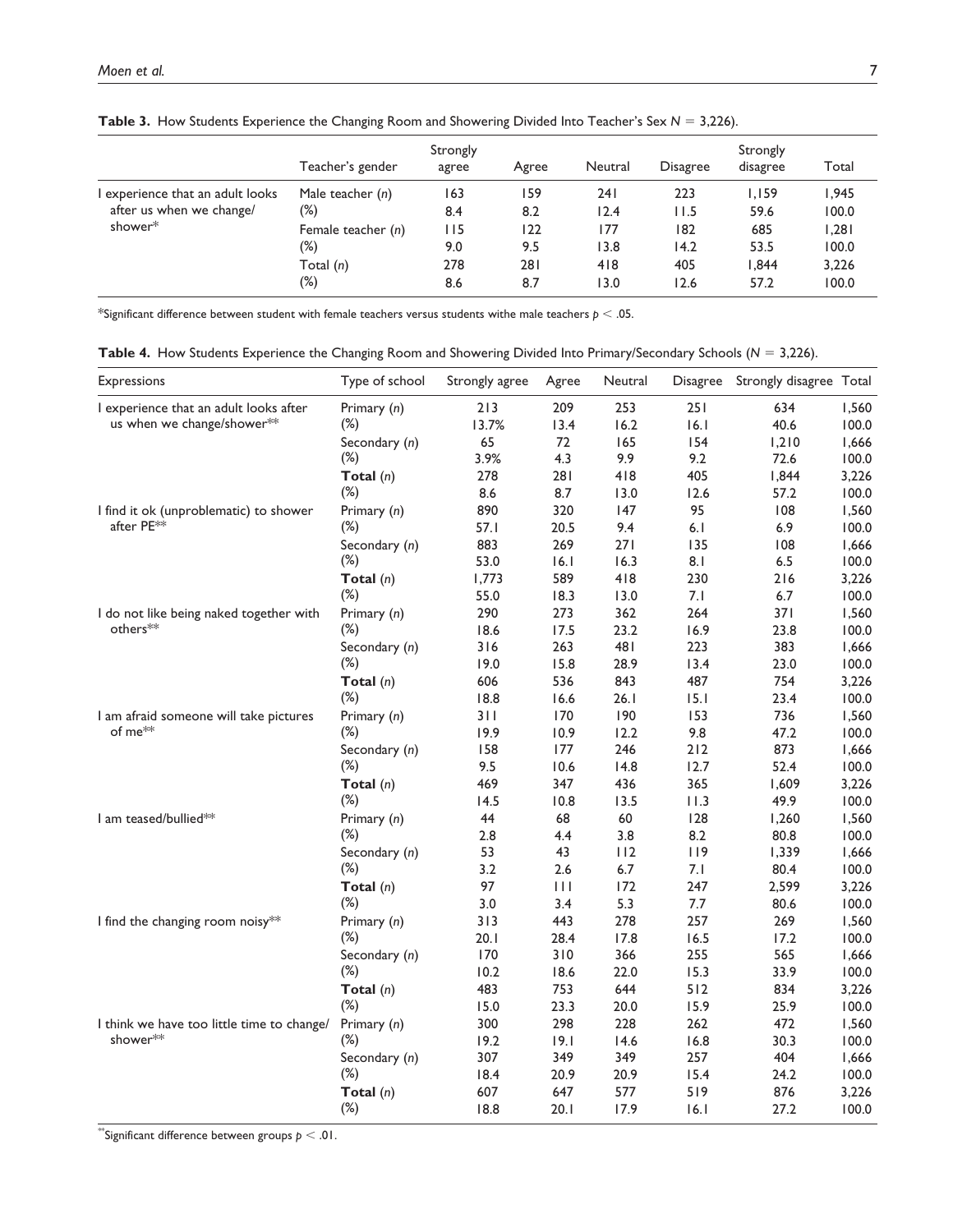field and the PE field. First of all, PE is a school subject; consequently, according to the curriculum, PE is a field with specific learning outcomes exclusively for that school sub-

ject. Considering PE a subfield of the field of principally schooling, PE should also include elements from the general part of the curriculum. In other words, as long as there are elements of *Bildung* in the general part of the curriculum (which there are—very specifically, cf. context and theory section above), PE is a field for *Bildung*. In Norway, it is formally stated in the general part of the curriculum that this is valid for every subject, which also includes the PE curriculum. Considering PE as a field, it is relatively autonomous; however, research pinpoints that the autonomy is challenged by the strong influence from what we here refer to as the physical culture field—and especially sports (Green, 2002; Moen et al., 2018; Säfvenbom et al., 2014) as well as narrow views of the "right" body or body shapes (Öhman et al., 2014).

The field of physical culture includes both physical activity (including sports) as well as bodily culture more generally. In that respect, PE stands out as unique in the school setting as it is the only subject which includes bodily achievements to gain credits (literally in secondary school and upward, where all subjects are assessed and graded). In Bourdieu's terms, the PE field includes a struggle where the presentation and performance of the body is at stake, and gains rewards. Moreover, the changing room and shower situation is the only setting in school where student's bodies are exposed in a "public setting." As long as PE is a school subject, the understanding of *Bildung* as developing skills to meet life and the future in practical, personal and social terms, has to be included. The development of such skills takes place alone as well as together with peers (KD, 2006; Udir, 2006, 2011, 2015).

With reference to Berger and Luckmann (1996) it is a pedagogical, psychological, and sociological principle to develop as human beings in interaction with others. School is an arena where everybody meets; students have different religious beliefs, cultural backgrounds, ethnicity, class, and gender. It is assumed that the *Bildung* element of the curriculum's general part leads to consciousness regarding these aspects. Furthermore, in all other parts of the school field (including breaks and intervals), teachers and other adults ensure that everybody shows respect for the various religions, cultures, ethnicities, classes, and genders. It is even presumed that—if needed—adults intervene when students do not behave accordingly and respectfully. Schools are organized to take care of this in all other situations, with a teacher in the classroom and even with teachers on inspection during intervals.

Just as students differ regarding beliefs and backgrounds, social and mental skills, students have different body shapes, sizes, and levels of bodily maturity, as well as different perceptions about the body related to activity in PE (Lodewyk & Sullivan, 2015; Öhman et al., 2014). The changing room is

the only place and space in school where students are literally uncovered. This means that the changing room creates possibilities for *Bildung* being unique to the changing room. However, the changing room is value-laden, and "the proximity to other bodies facilitates (perhaps even necessitates) a process of comparison, surveillance and self-regulation" (O'Donovan et al., 2015, p. 57). In other words, being in the changing room with others implies tensions. These are tensions we theorize by claiming that the changing room is a juncture of three fields. Regarding the changing room's relationship to these fields, we see some challenges that lead to a number of questions. First, is the changing room a part of the PE field, or is it part of an interval between the PE class and another class? Second, if there is an overlap of the physical culture field and the changing room, is it potentially a challenge whereby those with a habitus for sport and an athletic body rule the changing room at the cost of others? Third, is the changing room viewed as a part of the principally schooling field? The point is that when three fields influence the changing room, they may do so in different ways, with different weighting.

Although many students report that the changing room is not experienced as problematic and although most problems reported seem minor, some students report that there are actually challenges when entering the changing room. The challenges are related, for example, to bullying, photos taken, noise, and time pressure. Similar findings are reported in international as well as national research (Couturier et al., 2005, 2007; Fisette, 2011; Moen et al., 2017; Woodruff & Curtner-Smith, 2007). For one thing, the minor problems may culminate in a stressful atmosphere because of time pressure and unpleasantness. Most importantly is, of course, that there are reports of fear (for photos) and of bullying. Although we do not have details in our data about those reporting negative experiences, it is reasonable to believe on an analytical level—that there is a relationship between having the "wrong" habitus for a physical culture field and a sport-dominated PE field, and negative reports. Our most striking finding is that there are such large differences regarding whether there is an adult looking after the students in the changing room or not. More than 50% of the students experience not being looked after in a changing room situation, especially those with male teachers. This indicates that many (especially male) PE teachers consider the lesson as over when students move from the gym into the changing room. If the experience among the students is that changing and showering is outside the PE lesson, this signals that the teachers define the changing room situation as being outside their job. Thus, many PE teachers operationalize the curriculum in a way that defines the changing room out of the PE field.

Given the degree of fear and unpleasantness reported by the students from the changing room, our results indicate that students need guidance and supervision to develop *Bildung* regarding experiences with bullying, photos taken, nudity,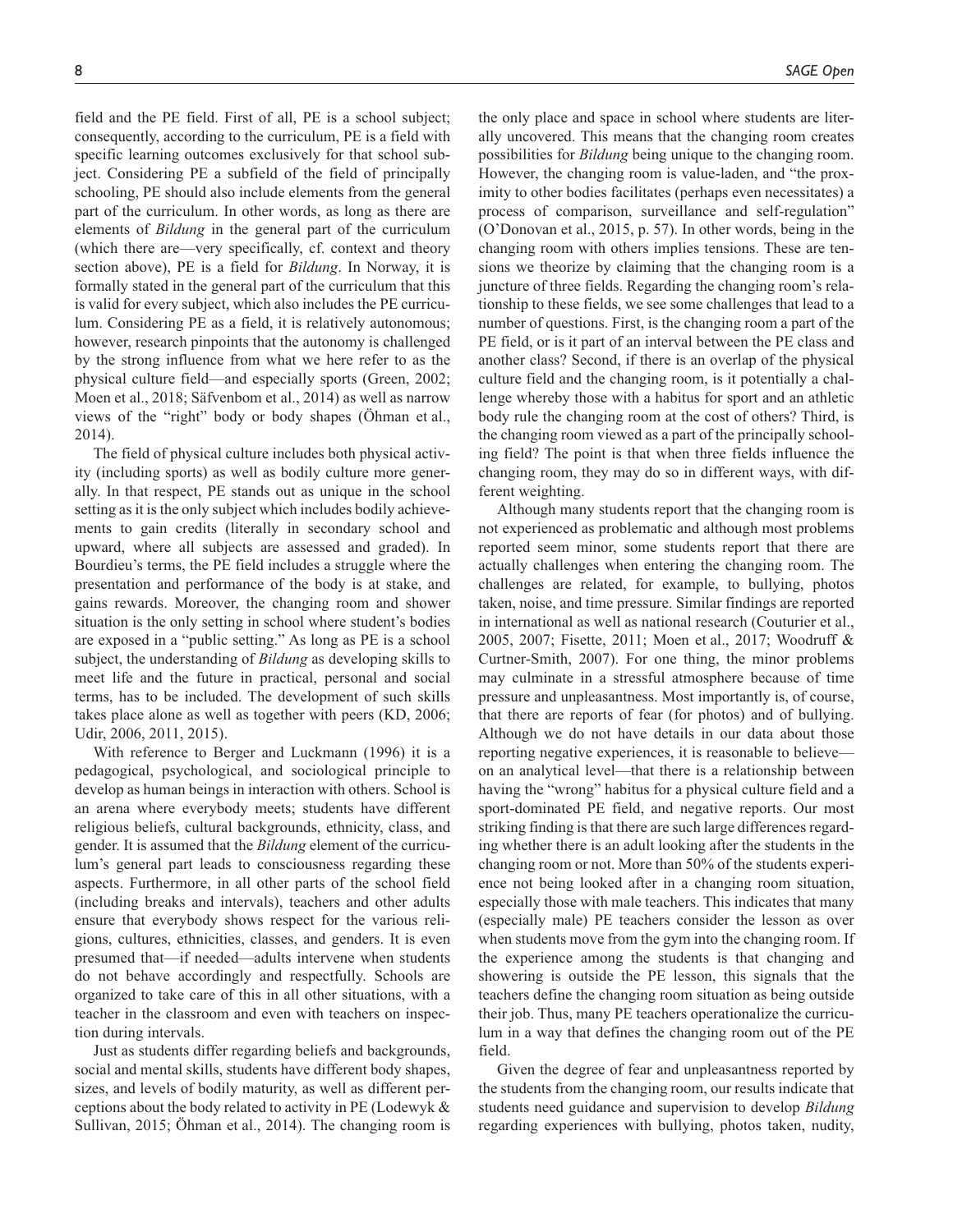

**Figure 1.** The status of pre- and past activity changing in historical and present curriculums in Norway.

and so on. For some, these issues are of more concern than for others, when girls and older students experience more problems with the changing room and being naked in front of others. These results correspond to international research findings (Couturier et al., 2005, 2007) Independent of who is experiencing what, the field of principally schooling—operationalized by the general part of the curriculum—can be more permeating/pervasive in the PE. One way of doing this is to define the changing room as part of the PE field (and not as something in-between other subfields of school). Figure 1 illustrates the development of what has been included into PE in Norway. In the 1960s and 1970s, showering, for example, was explicitly included (KUD, 1960, 1974). In the 1980s and 1990s, this element was removed (at best, less clear) (KUD, 1987; KUF, 1997). Our point is that the current PE curriculum text is even more vague. We maintain that the general curriculum including elements relevant for PE (such as *Bildung*) is relatively clear. Moreover, everything included in the general curriculum is valid also for each specific school subject. However, as long as the PE curriculum does not explicitly include showering or other elements of the changing room (KD, 2006; Udir, 2006, 2011, 2012, 2015), this vagueness opens up for individual interpretations among teachers. Research shows that such influence from other fields is common (Larsson, 2009; Moen, 2011).

The changing room must in that regard also be understood as more than just a PE responsibility, but as a *Bildung* element, taking into consideration aspects of all the three fields we have defined as merging in the changing room. While O'Donovan and Kirk (2007) seem to assume that the PE teacher is present in the locker-room in PE, findings from our study, however, indicate that students are alone in the changing room. This means that the experienced curriculum is somewhat negative and it is timely to ask if the *Bildung* element is taken care of in both the perceived and the

operationalized curriculum. In other words, is the implicit way of dealing with the changing room in relation to PE sufficient? More precisely, can we—in Norway—learn from the formal curricula from the 1960s and 1970s, how changing room activity was adequately implemented in accordance with the sociopolitical aspects relevant at the time? While it was rather explicit that the changing room was part of the PE field of reasons of hygiene, we experience a phase where it was excluded, and are now in a situation where it is unclear (see Figure 1). The lack of clarity of the current curriculum (perceived, operationalized, and experienced), makes the changing room a contested field, open for struggles of hegemony within fields.

## **Conclusion**

Based on a theoretical understanding of the changing room as a juncture between three fields; principally schooling, physical education, and physical culture, and a national representative survey among primary and secondary school students, we have first investigated the experiences in Norwegian changing rooms in PE. On that theoretical and empirical basis, we have discussed the curriculum of PE, and the relationship between the PE field and other fields with *Bildung* as a cross-field element of main interest. We have used Goodland's curriculum theory, and especially the formal, perceived, and experienced curriculum, in our discussion. In that regard, we suggest that teachers seems to have differential interpretations of the formal and perceived curriculum when it comes to implementing the changing room as a part of PE, as our study shows that students experience the changing room situation differently (experiential curriculum). In other words, regarding the content of the formal curriculum, elements from our empirical material can function as background information. For example, the different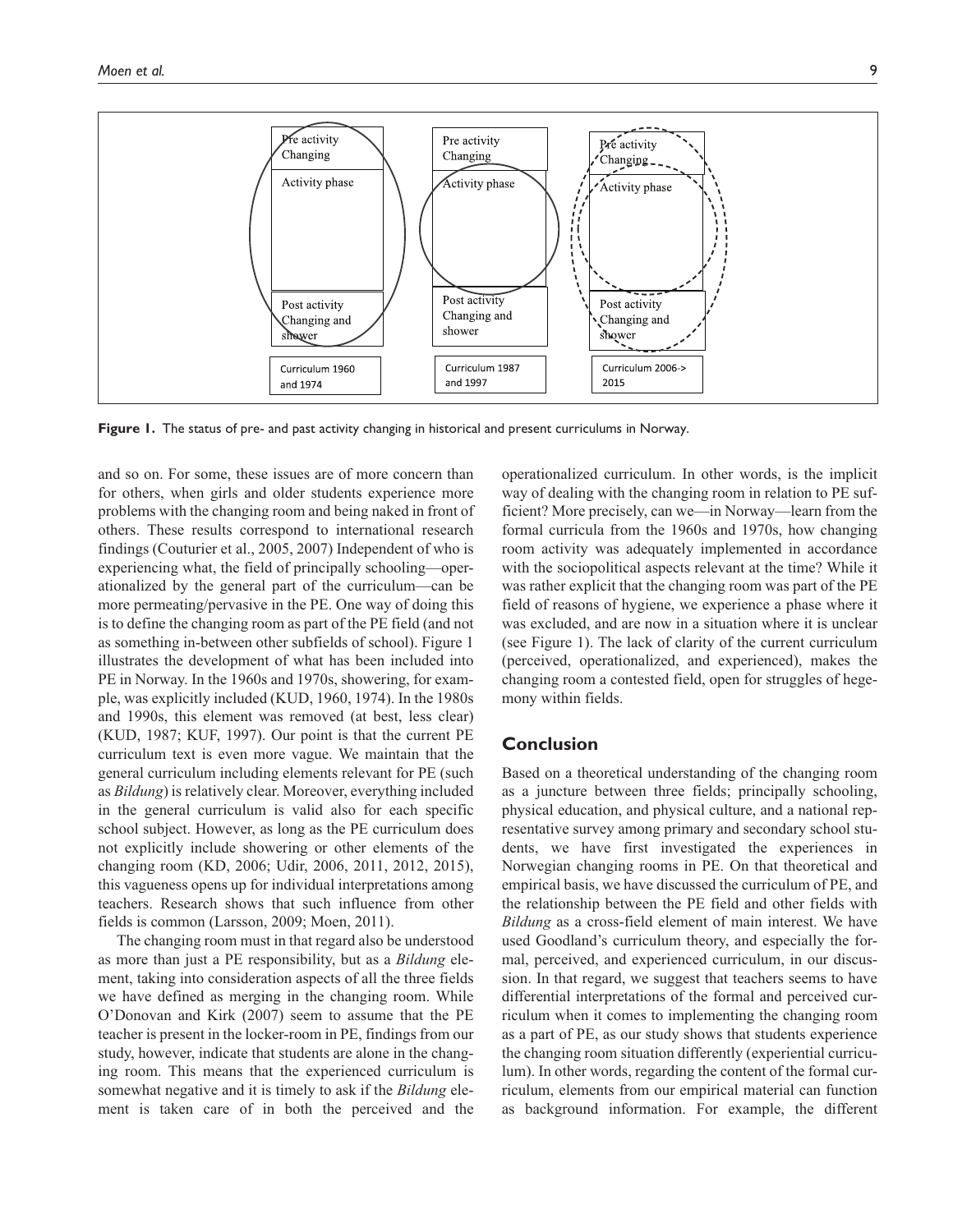practices of teachers regarding being present in the changing room, and the different experiences regarding a feeling of security in the changing room in both primary and secondary schools, are elements that could be discussed during the creation and administration of the formal curriculum. In Bourdieu's terms, the curriculum for all schools in a country should fit and secure all kinds of habitus, not only those with a positive experience from the body culture field. Today, the general part of the curriculum valid for all subjects makes it possible to introduce a *Bildung* element in PE. However, our results clearly reveal that the experienced curriculum varies a lot. We, therefore, call for a clarification by Norwegian authorities with regard to the formal curriculum, to make it easier for those whose responsibility it is to operationalize it. Combining the policy and research elements given here, it is our contention that research could assist policymakers in practical terms, to clarify what the content of the curriculum is actually meant to be.

Overall, our discussion which is only based on data from the experiential level of the curriculum, could and should be further scrutinized by empirically investigating other curriculum levels than discussed here (Goodlad, 1979). There are mainly two groups of interest to our mind. First, teachers could be interviewed about their perception and operationalization of the current curriculum, both the specific PE curriculum and particularly the relationship between the PE and the general part of the curriculum (where the *Bildung* element is evident). Second, policymakers (and bureaucrats administrating the policy on behalf of the school authorities) could be interviewed to identify the ideologies lying behind the formal curriculum. They should also be challenged to discuss and employ implications of the present study.

#### **Declaration of Conflicting Interests**

The author(s) declared no potential conflicts of interest with respect to the research, authorship, and/or publication of this article.

#### **Funding**

The author(s) received no financial support for the research, authorship, and/or publication of this article.

#### **References**

- Augestad, P. (2003). *Skolering av kroppen. Om kunnskap og makt i kroppsøvingsfaget* [Educating the body. About knowledge and power in physical education] (Doctoral dissertation). University of Oslo, Norway.
- Berger, P. L., & Luckmann, T. (1996). *The social construction of reality: A treatise on the sociology of knowledge*. New York, NY: Doubleday.
- Bourdieu, P. (1986). *Distinction: A social critique of the judgement of taste*. London, England: Routledge.
- Bourdieu, P. (1990). *The Logic of practice*. Cambridge, UK: Polity Press.
- Couturier, L. E., Chepko, S., & Coughlin, M. A. (2005). Student voices—What middle and high school students have to say about physical education. *Physical Educator*, *62*, 170-178.
- Couturier, L. E., Chepko, S., & Coughlin, M. A. (2007). Whose gym is it? Gendered perspectives on middle and secondary school physical education. *Physical Educator*, *64*, 152-159.
- Dowling, F. (2016). De idrettsflinkes arena: ungdoms fortellinger fra kroppsøvingsfaget med blikk på sosial klasse [The arena for the good athletes: Stories from physical education in the scope of social class]. In Ø. Seippel, M. K. Sisjord, & Å. Strandbu (Eds.), *Ungdom og idrett* [Youth and sports] (pp. 249-268). Oslo, Norway: Cappelen Damm Akademisk.
- Fisette, J. L. (2011). Exploring how girls navigate their embodied identities in physical education. *Physical Education and Sport Pedagogy*, *16*, 179-196.
- Goodlad, J. I. (1979). *Curriculum inquiry: The study of curriculum practice*. New York: McGraw-Hill.
- Green, K. (2002). Physical education teachers in their figurations: A sociological analysis of everyday "philosophies." *Sport, Education and Society*, *7*, 65-83.
- Hagtvedt, B. (2011). Kunnskap og allmenndannelse for et nytt århundre. Hvordan kan vi gjøre norske univesitet og høgskoler bedre i globaliseringens tidsalder? [Knowledge and bildung in a new century. How can we make Norwegian universities better in the globalization age?]. In B. Hagtvedt & G. Ognjenovic (Eds.), *Dannelse. Tenkning, Modning Og Refleksjon* [Bildung, Thinking, Maturity and Reflection] (pp. 22-36). Oslo, Norway: Dreyer.
- Kirke og undervisningsdepartementet. (1960). *Normalplan for forsøk med 9-årig skole* [Curriculum for experiment of 9-years schooling]. Oslo, Norway: Aschehoug.
- Kirke og undervisningsdepartementet. (1974). *Mønsterplan for grunnskolen* [Curriculum for primary and secondary school]. Oslo, Norway: Aschehoug.
- Kirke og undervisningsdepartementet. (1987). *Mønsterplan for grunnskolen* [Curriculum for primary and secondary school]. Oslo, Norway: Aschehoug.
- Kirke, utdannings-og forskningsdepartementet. (1997). *Læreplanverket for den 10-årige grunnskolen* [Curriculum for primary and secondary school]. Oslo, Norway: Nasjonalt læremiddelsenter.
- Kunnskapsdepartementet. (2006). *Læreplanverket for kunnskapsløftet* [Curriculum for primary and secondary School]. Oslo, Norway: Kunnskapsdepartementet.
- Larsson, L. (2009). *Idrott—och helst lite mer idrott. Idrottsãrarstudenters møte med utbildingen* [Sport—and even more sport. Physical education teacher education students meeting their education] (Doctoral dissertation). Stockholm University, Sweden.
- Lodewyk, K. R., & Sullivan, P. (2015). Associations between anxiety, self-efficacy, and outcomes by gender and body size dissatisfaction during fitness in high school physical education. *Physical Education and Sport Pedagogy*, *21*, 603-615. doi:10. 1080/17408989.2015.1095869
- Moen, K. M. (2011). "*Shaking or stirring"? A case study of physical education teacher education in Norway* (Doctoral dissertation). Norwegian School of Sports Sciences, Oslo.
- Moen, K. M., Westlie, K., Bjørke, L., & Brattli, V. H. (2018). *Når ambisjon møter tradisjon: En nasjonal kartleggingsstudie av kroppsøvingsfaget i grunnskolen (5.-10. trinn)* [When ambition meet traditions: A national survey physical education].(Høgskolen i Innlandet Oppdragsrapport nr. 1 – 2018). Elverum: Høgskolen i Innlandet. Høgskolen i Innlandet. Retrieved from https://brage.bibsys.no/xmlui/handle/11250/2482450